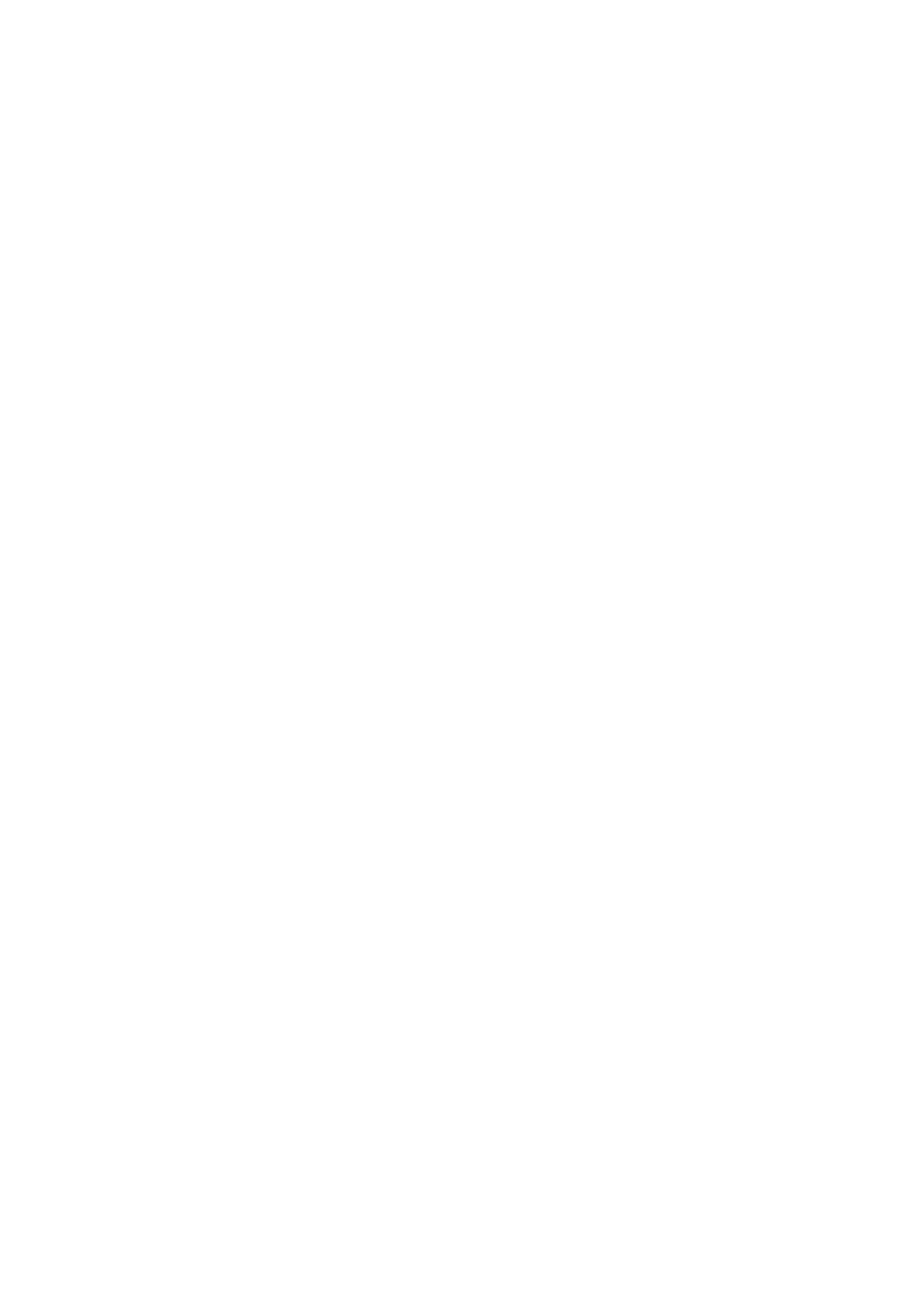## **Conclusion**

Climate change is inherently complex and any measures or efforts to limit its severity will always require an evolving framework. However, we do not wish to let perfect become the enemy of good. We have strong confidence in the use of a temperature metric to indicate alignment and find it an incredibly useful tool to measure how we can position global equity allocations for a low-carbon future.

## **Responsible Investing at Fulcrum**

At Fulcrum we believe that to be able to act in the best interests of our clients we need to be a responsible investor. By this we mean being transparent about how we manage money and our role as an asset manager. The latter includes considering risks and opportunities resulting from long-term trends such as climate change and other sustainability issues and how these could impact our investments and, ultimately, our clients.